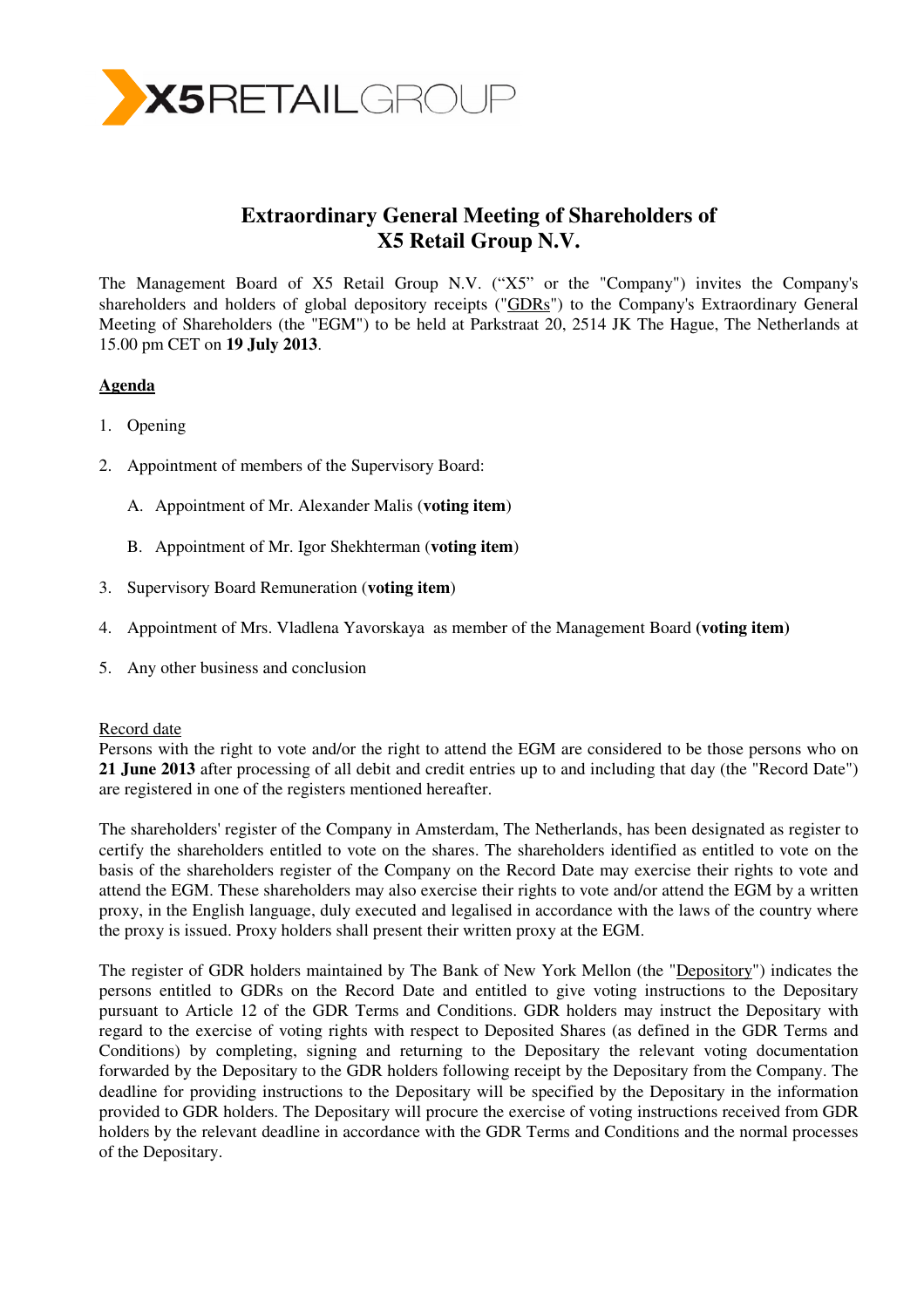

Alternatively, GDR holders who wish to vote in person at the EGM will, on request, be granted an exclusive proxy to do so by the Depository. A GDR holder to whom such exclusive proxy has been granted must notify the Management Board of the Company of their intention to attend and vote at the EGM and must provide the Management Board with a copy of such proxy at least five (5) days prior to the EGM. GDR holders who intend to vote in this manner must provide sufficient proof of identification on admission to the EGM. In addition, if the exclusive proxy has been granted by the Depository to a GDR holder which is a legal entity, the person who represents such legal entity at the EGM must provide sufficient proof that he is duly authorised to do so by means of a statement from a local lawyer or notary admitted to practice in the jurisdiction of the GDR holder, duly executed and legalised in accordance with the laws of such jurisdiction.

Amsterdam, 7 June 2013

The Management Board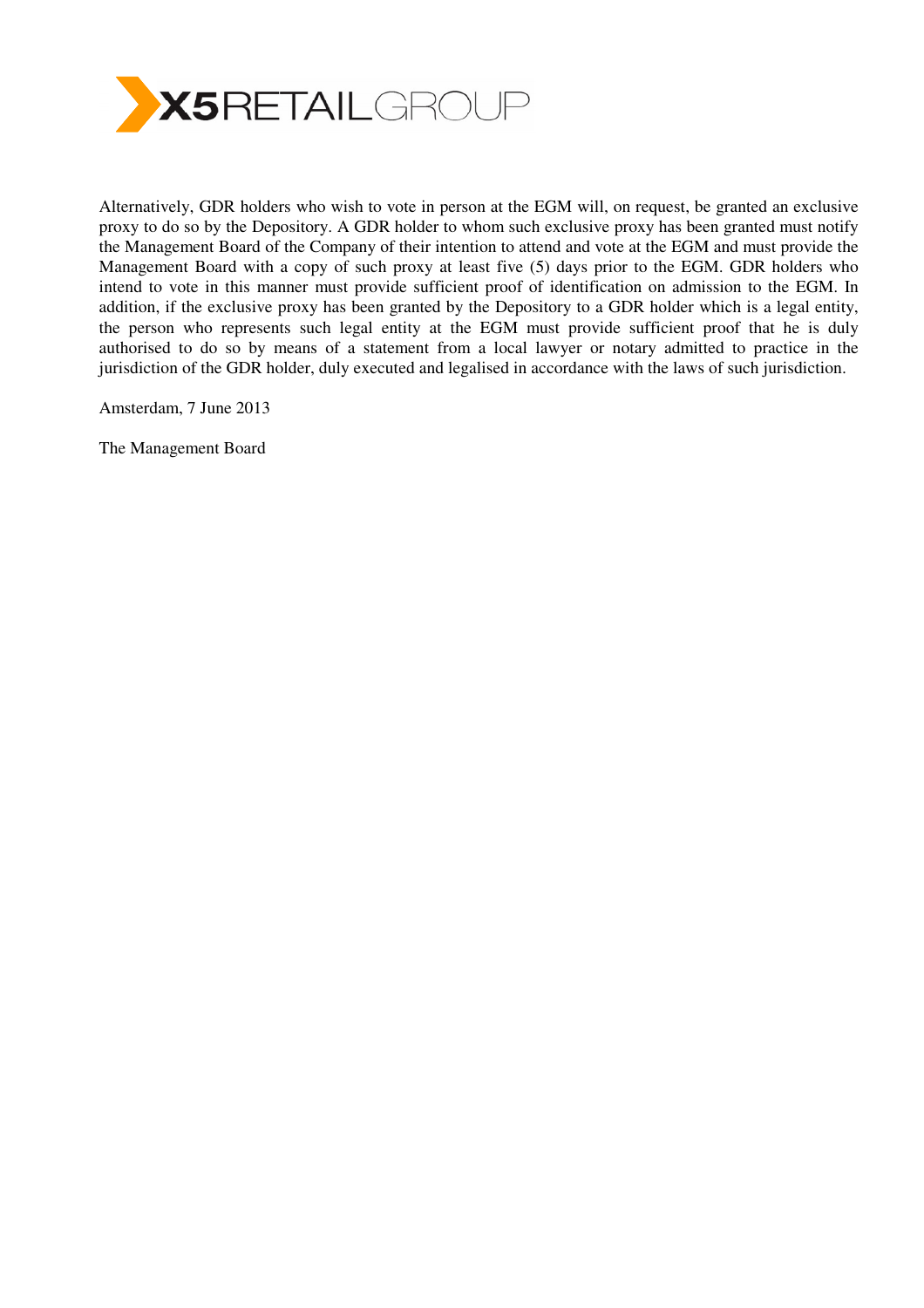

# **Explanatory Notes to Extraordinary General Meeting of Shareholders of X5 Retail Group N.V.**

#### **Item 2 Appointment of members of the Supervisory Board**

In line with the Supervisory Board's profile, and in order to restore the balance between independent and nonindependent Board members, the Supervisory Board proposes to appoint Alexander Malis and Igor Shekhterman as independent members of the Supervisory Board. Subject to the appointment of both nominated candidates by the General Meeting of Shareholders, the Supervisory Board will be composed of seven members, with a majority of four independent members. The list of binding nominations, in accordance with article 20.1 of the Company's Articles of Association, is set out below:

## **Item 2A (voting item) Appointment of Alexander Malis as member of the Supervisory Board**

The Supervisory Board proposes to appoint Alexander Malis as member of the Supervisory Board for a term ending on the day of the annual general meeting of shareholders to be held in 2017, which is the fourth year after the year of the appointment.

*Alexander Malis* (4 September 1972), a Russian citizen, is CEO of Euroset Group since April 2009. From 2008 to 2009 he was heading the broadband access development at VimpelCom Group. From 1995 Alexander served in various capacities at Corbina Telecom, of which the last two years as CEO. Since 2006 he also served as CEO of CJSC Investelectrosvyaz and acting CEO of CJSC Cortec (a Corbina Telecom trademark). From 1990 to 1995 he was financial consultant at RusConsult. Alexander graduated from Moscow State University of Commerce with a specialization in Financial Accounting and Audit. He received his PhD from the Research Institute of Finance in 1998.

The Supervisory Board recommends appointing Alexander Malis in view of his particular knowledge and experience of the retail industry in Russia. Alexander Malis has no shareholding in the Company.

# **Item 2B (voting item) Appointment of Igor Shekhterman as member of the Supervisory Board**

The Supervisory Board proposes to appoint Igor Shekhterman as member of the Supervisory Board for a term ending on the day of the annual general meeting of shareholders to be held in 2017, which is the fourth year after the year of the appointment.

*Igor Shekhterman* (9 November 1970), a Russian citizen, is the managing partner in RosExpert, the Russian alliance partner of Korn/Ferry International. He is one of the founders of RosExpert Company in 1996. Igor started his carrier as finance manager at the Russian branch of Beoluna, the Japanese jewelry producer. He holds a Bachelor's Degree in Finance and a BA Degree at Business Schools in France and Denmark.

The Supervisory Board acknowledges that RosExpert has provided executive search and consulting services to the Company during the last year. Whilst the Dutch Corporate Governance Code provides that if a supervisory board member has had an important business relationship with the Company in the year prior to the appointment (which includes the case where the supervisory board member, or the firm of which he is a partner, has acted as advisor to X5) such person may be considered non-independent for the purpose of these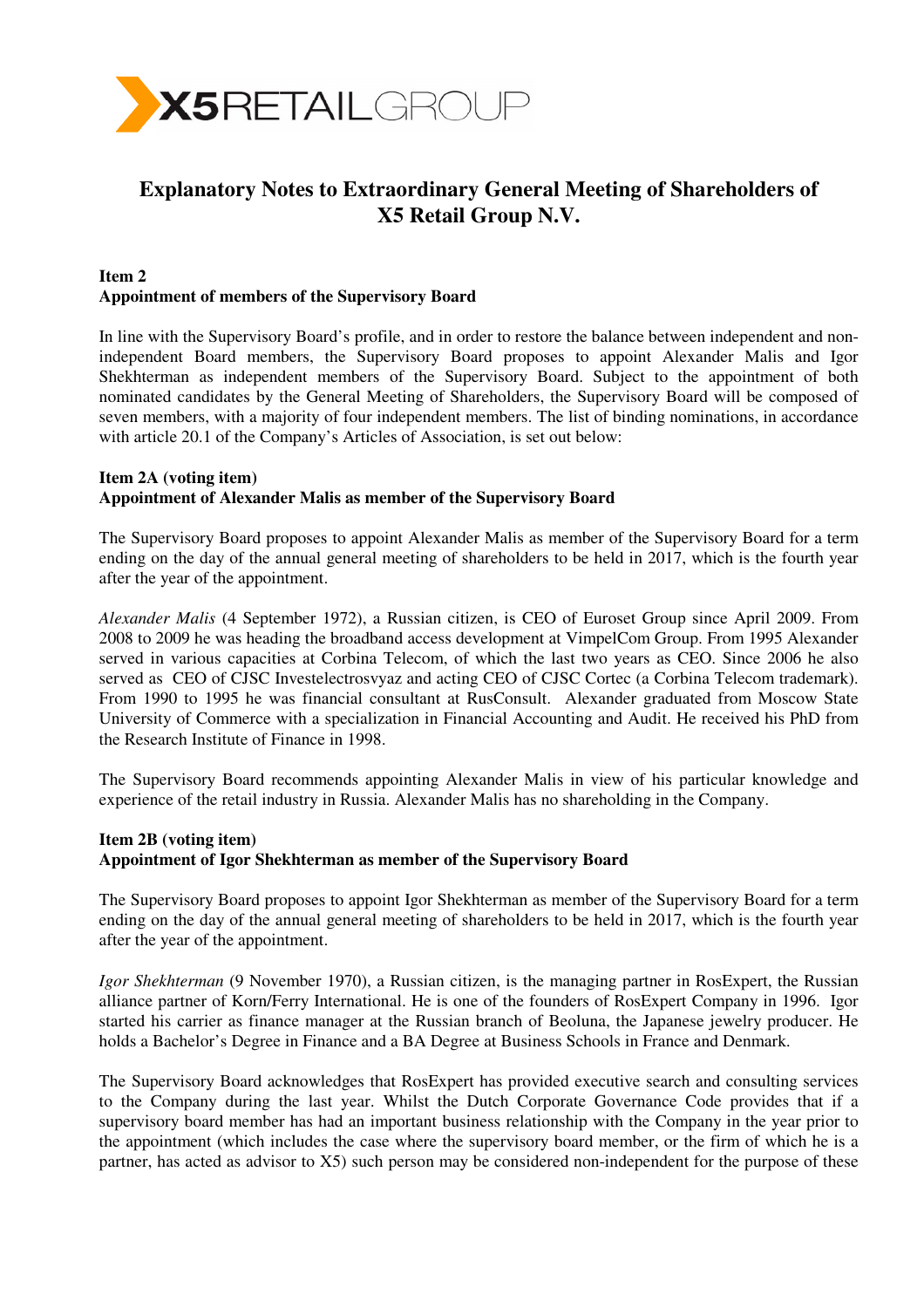

principles, X5 takes the view that -in view of the nature of his services and involvement- Igor Shekhterman is independent for the purposes of his appointment.

The Supervisory Board recommends appointing Igor Shekhterman in view of his general knowledge and experience of Russian business and his professional background in the area of human resources and management selection, assessment and development. Igor Shekhterman has no shareholding in the Company.

### **Item 3 (voting item) Supervisory Board Remuneration**

In 2010 the General Meeting of Shareholders approved the following remuneration principles for members of the Supervisory Board:

- Supervisory Board membership:  $\epsilon$  100,000
- Chairman of Audit Committee, Strategy Committee or Nomination and Remuneration Committee:  $\epsilon$ 200,000 (including remuneration for membership)
- Chairman of the Supervisory Board:  $\epsilon$  250,000 (including remuneration for membership)

It is currently proposed that any non-independent member of the Supervisory Board who is affiliated with, engaged or employed by, either directly or indirectly, a legal entity or person, including through an affiliated entity (other than the Company and its downstream affiliates), that holds at least thirty per cent of the voting rights in the Company, shall waive his/her remuneration entitlement for acting as a member of the Supervisory Board.

Based on these principles the following remuneration schedule is proposed for the current and nominated members of the Supervisory Board, effective as per 1 July 2013 (gross per annum, in Euro):

| <b>Name</b>            | <b>Position</b>                         | Remuneration |
|------------------------|-----------------------------------------|--------------|
| <b>Dmitry Dorofeev</b> | Chairman                                |              |
| Mikhail Fridman        | Member                                  |              |
| David Gould            | Chairman of the Audit Committee         |              |
| Alexander Tynkovan*    | Chairman of the Related Party Committee | 120,000      |
| Christian Couvreux     | Chairman of the Strategy Committee      | 200,000      |
| Alexander Malis        | Member                                  | 100,000      |
| Igor Shekhterman       | Chairman of the Nomination and          | 200,000      |
|                        | <b>Remuneration Committee</b>           |              |

\* To the extent the new remuneration principles would lead to a reduction of the current remuneration of individual members, the current remuneration will prevail.

In addition to their fixed remuneration, independent members of the Supervisory Board shall continue to be able to participate in the Company's Restricted Stock Unit Plan, as X5 believes it is necessary to allow members of the Supervisory Board to align their interests with those of shareholders and strengthen their commitment and confidence in the future of the Company.